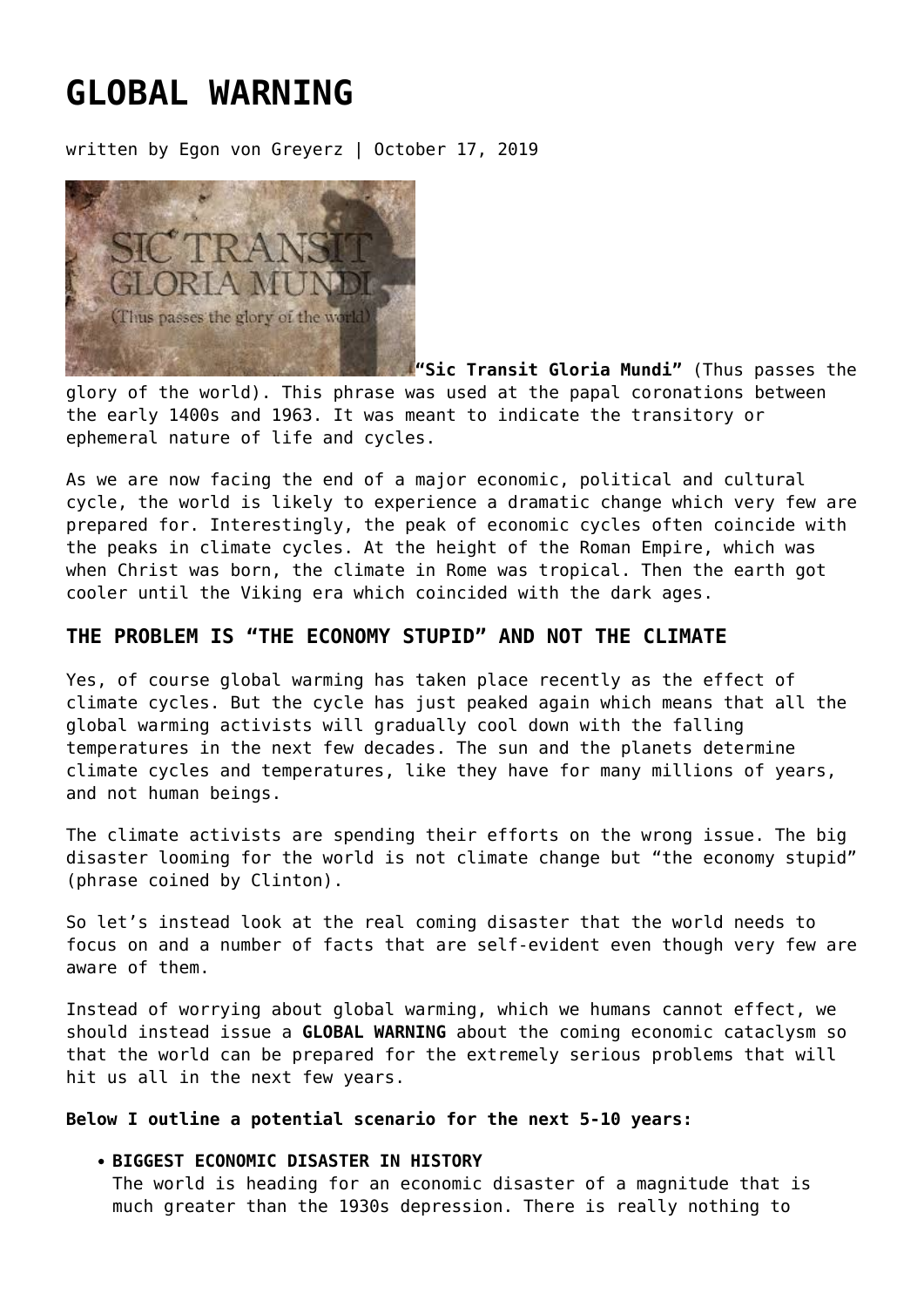compare with in history since the world has never been in a similar situation before when every single major economy is at risk.

- **GLOBAL DEBT WILL KILL THE WORLD ECONOMY** Never before in history have all major countries lived above their means for such an extended period. And never before has global debt been almost 4X global GDP.
- **\$2 QUADRILLION DEBT AND LIABILITIES** In addition, unfunded liabilities, like medical care and pensions, are at least \$300 trillion globally. If we add gross derivatives of \$1.5 quadrillion, which are likely to turn into real debt as counterparties fail, the total debt and liabilities are above \$2 quadrillion.
- **DEBT AT 30X GLOBAL GDP CAN NEVER BE REPAID** \$2 quadrillion is almost 30X global GDP. Who is going to repay this debt? Certainly not the current generation which has incurred most of it. And certainly not future generations which will neither have the means, nor the inclination to pay for the sins of the previous generation.

## **DEBT IS GROWING AT AN EVER FASTER RATE**

Most major economies are continuing to spend money they haven't got and thus to print money and expand credit at an ever faster rate. The US for example has increased debt by \$800 billion since June. As the US economy falters, annual deficits of \$1-2 trillion will increase manifold in the coming years. And when the banking system comes under pressure, which is happening right now, money printing will accelerate at an ever faster pace. As the global economy falters, most major countries will see deficits and debts rising quickly.

## **NEGATIVE RATES – A RECIPE FOR DISASTER**

Negative rates are a disaster for the world. Over \$17 trillion debt now carries negative interest. Firstly, it kills the incentive to save. A fundamental economic principle is that savings equal investments. The world cannot grow soundly with investments financed solely by debt or printed money. With no savings, most banks do not have funds to lend to businesses. Thus investments will slow down dramatically. Negative rates also lead to investors chasing ever riskier investments to get a higher return. Also, pension funds will not achieve adequate returns to cover outstanding liabilities.

- **DEBT AND ALL BUBBLE ASSETS LIKE STOCKS AND PROPERTY WILL IMPLODE** Like the climate virtually all asset classes are overheated. The bubbles that the credit expansion has created will implode in the next few years together with the debt that created the bubbles. Central banks around the world will make a desperate attempt to save the world economy by printing unlimited amounts of money.
- **ALL CURRENCIES WILL GO TO ZERO DEFLATION WILL FOLLOW HYPERINFLATION** As money printing accelerates, paper money will become worthless and a depressionary hyperinflation will hit the world. Hyperinflationary periods on average last for around 1-3 years and are followed by a deflationary implosion of all asset values in real terms. At that point substantial parts of the financial system will cease to function properly or go bankrupt.
- **GOVERNMENTS WILL LOSE CONTROL** Before new financial and political systems emerge, there will be social